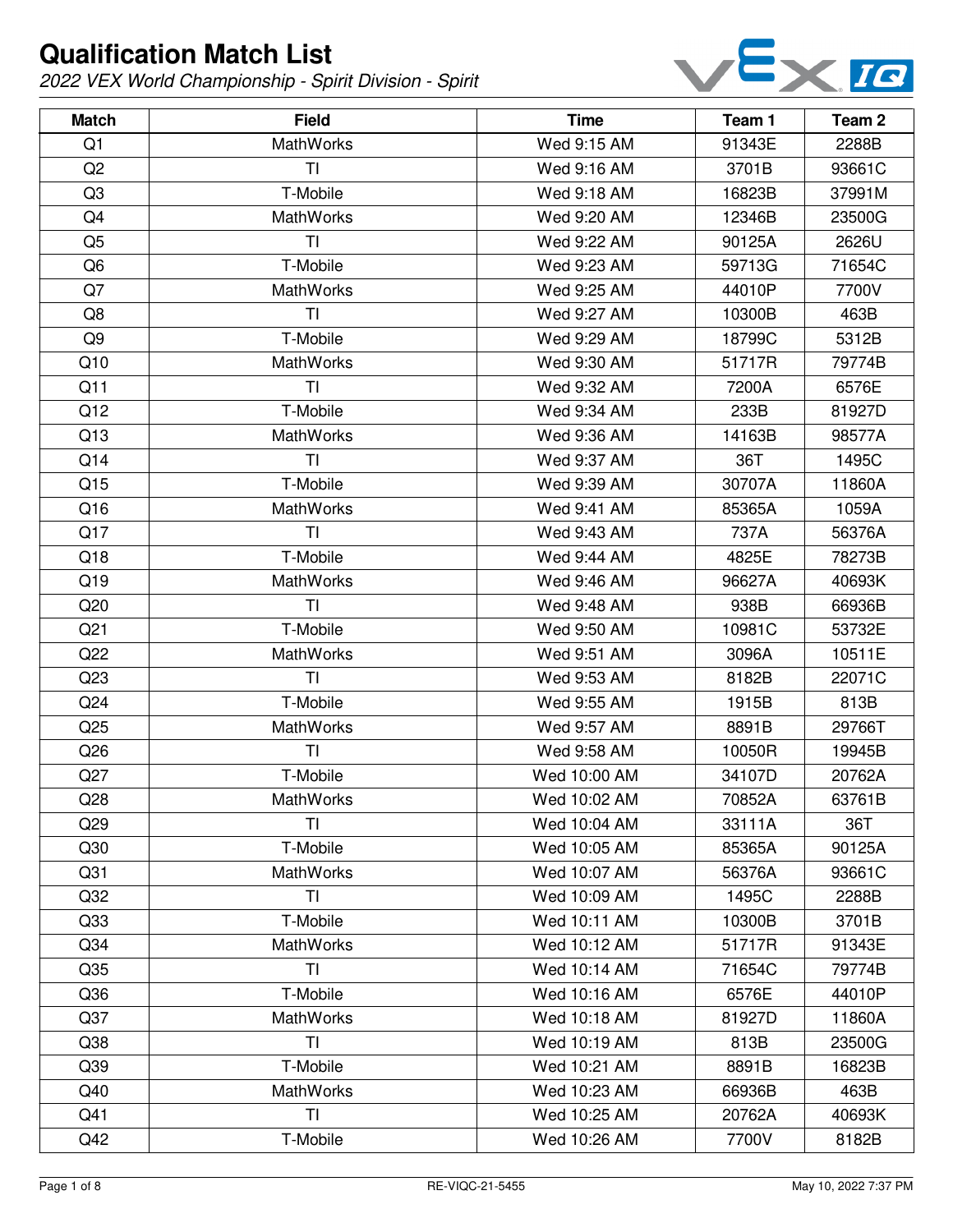

| <b>Match</b> | <b>Field</b>     | <b>Time</b>  | Team 1 | Team <sub>2</sub> |
|--------------|------------------|--------------|--------|-------------------|
| Q43          | <b>MathWorks</b> | Wed 10:28 AM | 938B   | 1915B             |
| Q44          | TI               | Wed 10:30 AM | 10511E | 4825E             |
| Q45          | T-Mobile         | Wed 10:32 AM | 19945B | 233B              |
| Q46          | <b>MathWorks</b> | Wed 10:33 AM | 34107D | 10981C            |
| Q47          | TI               | Wed 10:35 AM | 5312B  | 14163B            |
| Q48          | T-Mobile         | Wed 10:37 AM | 737A   | 7200A             |
| Q49          | <b>MathWorks</b> | Wed 10:39 AM | 2626U  | 18799C            |
| Q50          | TI               | Wed 10:40 AM | 10050R | 3096A             |
| Q51          | T-Mobile         | Wed 10:42 AM | 53732E | 1059A             |
| Q52          | <b>MathWorks</b> | Wed 10:44 AM | 78273B | 12346B            |
| Q53          | TI               | Wed 10:46 AM | 37991M | 30707A            |
| Q54          | T-Mobile         | Wed 10:47 AM | 70852A | 33111A            |
| Q55          | <b>MathWorks</b> | Wed 10:49 AM | 98577A | 96627A            |
| Q56          | TI               | Wed 10:51 AM | 63761B | 59713G            |
| Q57          | T-Mobile         | Wed 10:53 AM | 29766T | 22071C            |
| Q58          | <b>MathWorks</b> | Wed 10:54 AM | 44010P | 4825E             |
| Q59          | TI               | Wed 10:56 AM | 79774B | 19945B            |
| Q60          | T-Mobile         | Wed 10:58 AM | 463B   | 7700V             |
| Q61          | <b>MathWorks</b> | Wed 11:00 AM | 40693K | 5312B             |
| Q62          | TI               | Wed 11:01 AM | 813B   | 14163B            |
| Q63          | T-Mobile         | Wed 11:03 AM | 737A   | 8891B             |
| Q64          | <b>MathWorks</b> | Wed 11:05 AM | 20762A | 10300B            |
| Q65          | TI               | Wed 11:07 AM | 8182B  | 56376A            |
| Q66          | T-Mobile         | Wed 11:08 AM | 2288B  | 81927D            |
| Q67          | MathWorks        | Wed 11:10 AM | 30707A | 1495C             |
| Q68          | <b>TI</b>        | Wed 11:12 AM | 36T    | 71654C            |
| Q69          | T-Mobile         | Wed 11:14 AM | 7200A  | 85365A            |
| Q70          | MathWorks        | Wed 11:15 AM | 16823B | 938B              |
| Q71          | ΤI               | Wed 11:17 AM | 3701B  | 70852A            |
| Q72          | T-Mobile         | Wed 11:19 AM | 10511E | 90125A            |
| Q73          | <b>MathWorks</b> | Wed 11:21 AM | 53732E | 98577A            |
| Q74          | TI               | Wed 11:22 AM | 23500G | 63761B            |
| Q75          | T-Mobile         | Wed 11:24 AM | 233B   | 59713G            |
| Q76          | <b>MathWorks</b> | Wed 11:26 AM | 22071C | 18799C            |
| Q77          | TI               | Wed 11:28 AM | 10981C | 91343E            |
| Q78          | T-Mobile         | Wed 11:29 AM | 37991M | 96627A            |
| Q79          | <b>MathWorks</b> | Wed 11:31 AM | 93661C | 51717R            |
| Q80          | TI               | Wed 11:33 AM | 1915B  | 3096A             |
| Q81          | T-Mobile         | Wed 11:35 AM | 2626U  | 10050R            |
| Q82          | <b>MathWorks</b> | Wed 11:36 AM | 11860A | 78273B            |
| Q83          | <b>TI</b>        | Wed 11:38 AM | 29766T | 33111A            |
| Q84          | T-Mobile         | Wed 11:40 AM | 1059A  | 66936B            |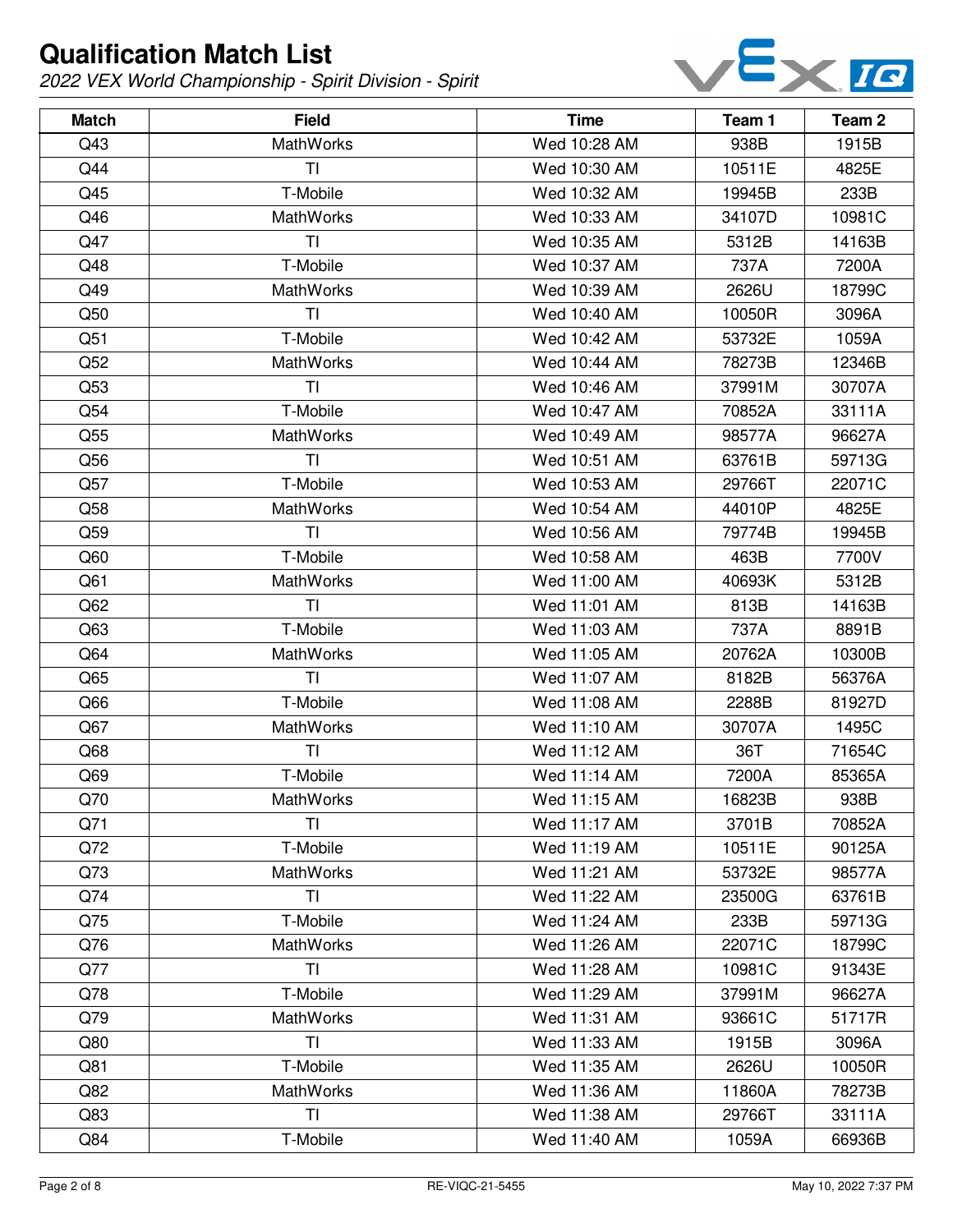

| <b>Match</b> | <b>Field</b>     | <b>Time</b>  | Team 1 | Team <sub>2</sub> |
|--------------|------------------|--------------|--------|-------------------|
| Q85          | <b>MathWorks</b> | Wed 11:42 AM | 12346B | 6576E             |
| Q86          | TI               | Wed 11:43 AM | 463B   | 34107D            |
| Q87          | T-Mobile         | Wed 1:00 PM  | 1495C  | 8182B             |
| Q88          | <b>MathWorks</b> | Wed 1:01 PM  | 813B   | 10300B            |
| Q89          | TI               | Wed 1:03 PM  | 2288B  | 737A              |
| Q90          | T-Mobile         | Wed 1:05 PM  | 63761B | 90125A            |
| Q91          | <b>MathWorks</b> | Wed 1:07 PM  | 71654C | 53732E            |
| Q92          | TI               | Wed 1:09 PM  | 4825E  | 7200A             |
| Q93          | T-Mobile         | Wed 1:11 PM  | 79774B | 36T               |
| Q94          | <b>MathWorks</b> | Wed 1:12 PM  | 5312B  | 93661C            |
| Q95          | T <sub>l</sub>   | Wed 1:14 PM  | 10981C | 2626U             |
| Q96          | T-Mobile         | Wed 1:16 PM  | 18799C | 233B              |
| Q97          | <b>MathWorks</b> | Wed 1:18 PM  | 33111A | 51717R            |
| Q98          | TI               | Wed 1:20 PM  | 98577A | 30707A            |
| Q99          | T-Mobile         | Wed 1:22 PM  | 56376A | 6576E             |
| Q100         | <b>MathWorks</b> | Wed 1:23 PM  | 34107D | 37991M            |
| Q101         | TI               | Wed 1:25 PM  | 3096A  | 44010P            |
| Q102         | T-Mobile         | Wed 1:27 PM  | 66936B | 70852A            |
| Q103         | <b>MathWorks</b> | Wed 1:29 PM  | 23500G | 91343E            |
| Q104         | TI               | Wed 1:31 PM  | 16823B | 29766T            |
| Q105         | T-Mobile         | Wed 1:33 PM  | 96627A | 85365A            |
| Q106         | <b>MathWorks</b> | Wed 1:34 PM  | 59713G | 14163B            |
| Q107         | T <sub>l</sub>   | Wed 1:36 PM  | 19945B | 938B              |
| Q108         | T-Mobile         | Wed 1:38 PM  | 78273B | 81927D            |
| Q109         | MathWorks        | Wed 1:40 PM  | 12346B | 8891B             |
| Q110         | <b>TI</b>        | Wed 1:42 PM  | 7700V  | 40693K            |
| Q111         | T-Mobile         | Wed 1:44 PM  | 3701B  | 10511E            |
| Q112         | MathWorks        | Wed 1:45 PM  | 20762A | 10050R            |
| Q113         | ΤI               | Wed 1:47 PM  | 11860A | 1059A             |
| Q114         | T-Mobile         | Wed 1:49 PM  | 22071C | 1915B             |
| Q115         | <b>MathWorks</b> | Wed 1:51 PM  | 8182B  | 463B              |
| Q116         | TI               | Wed 1:53 PM  | 30707A | 71654C            |
| Q117         | T-Mobile         | Wed 1:55 PM  | 91343E | 1495C             |
| Q118         | <b>MathWorks</b> | Wed 1:56 PM  | 36T    | 23500G            |
| Q119         | TI               | Wed 1:58 PM  | 18799C | 44010P            |
| Q120         | T-Mobile         | Wed 2:00 PM  | 51717R | 66936B            |
| Q121         | <b>MathWorks</b> | Wed 2:02 PM  | 19945B | 53732E            |
| Q122         | TI               | Wed 2:04 PM  | 63761B | 10981C            |
| Q123         | T-Mobile         | Wed 2:06 PM  | 33111A | 10300B            |
| Q124         | <b>MathWorks</b> | Wed 2:07 PM  | 233B   | 16823B            |
| Q125         | <b>TI</b>        | Wed 2:09 PM  | 938B   | 85365A            |
| Q126         | T-Mobile         | Wed 2:11 PM  | 2626U  | 20762A            |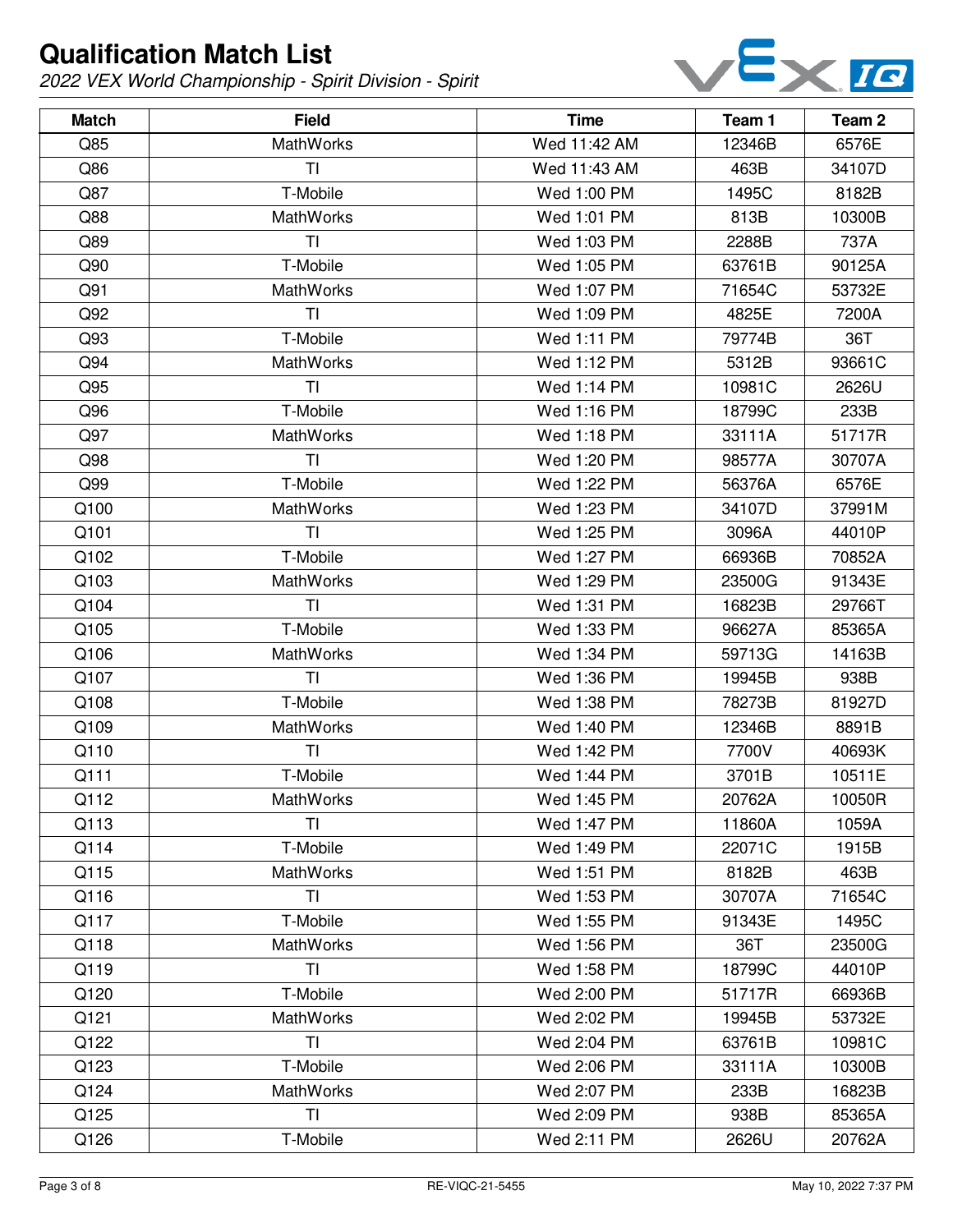

| <b>Match</b> | <b>Field</b>     | <b>Time</b> | Team 1 | Team 2 |
|--------------|------------------|-------------|--------|--------|
| Q127         | <b>MathWorks</b> | Wed 2:13 PM | 10050R | 737A   |
| Q128         | ΤI               | Wed 2:15 PM | 40693K | 7200A  |
| Q129         | T-Mobile         | Wed 2:17 PM | 1915B  | 2288B  |
| Q130         | <b>MathWorks</b> | Wed 2:18 PM | 59713G | 34107D |
| Q131         | TI               | Wed 2:20 PM | 22071C | 70852A |
| Q132         | T-Mobile         | Wed 2:22 PM | 11860A | 5312B  |
| Q133         | MathWorks        | Wed 2:24 PM | 6576E  | 8891B  |
| Q134         | TI               | Wed 2:26 PM | 14163B | 7700V  |
| Q135         | T-Mobile         | Wed 2:28 PM | 37991M | 813B   |
| Q136         | MathWorks        | Wed 2:29 PM | 90125A | 3096A  |
| Q137         | TI               | Wed 2:31 PM | 98577A | 10511E |
| Q138         | T-Mobile         | Wed 2:33 PM | 93661C | 78273B |
| Q139         | MathWorks        | Wed 2:35 PM | 29766T | 3701B  |
| Q140         | TI               | Wed 2:37 PM | 1059A  | 81927D |
| Q141         | T-Mobile         | Wed 2:39 PM | 96627A | 12346B |
| Q142         | <b>MathWorks</b> | Wed 2:40 PM | 79774B | 56376A |
| Q143         | TI               | Wed 2:42 PM | 4825E  | 30707A |
| Q144         | T-Mobile         | Wed 2:44 PM | 7200A  | 71654C |
| Q145         | <b>MathWorks</b> | Wed 2:46 PM | 938B   | 2626U  |
| Q146         | <b>TI</b>        | Wed 2:48 PM | 5312B  | 16823B |
| Q147         | T-Mobile         | Wed 2:50 PM | 463B   | 70852A |
| Q148         | MathWorks        | Wed 2:51 PM | 91343E | 40693K |
| Q149         | TI               | Wed 2:53 PM | 22071C | 63761B |
| Q150         | T-Mobile         | Wed 2:55 PM | 90125A | 23500G |
| Q151         | MathWorks        | Wed 2:57 PM | 3096A  | 85365A |
| Q152         | TI               | Wed 2:59 PM | 14163B | 8182B  |
| Q153         | T-Mobile         | Wed 3:01 PM | 78273B | 10050R |
| Q154         | MathWorks        | Wed 3:02 PM | 19945B | 29766T |
| Q155         | ΤI               | Wed 3:04 PM | 10981C | 18799C |
| Q156         | T-Mobile         | Wed 3:06 PM | 93661C | 36T    |
| Q157         | <b>MathWorks</b> | Wed 3:08 PM | 10300B | 1495C  |
| Q158         | ΤI               | Wed 3:10 PM | 81927D | 79774B |
| Q159         | T-Mobile         | Wed 3:12 PM | 3701B  | 20762A |
| Q160         | <b>MathWorks</b> | Wed 3:13 PM | 6576E  | 96627A |
| Q161         | <b>TI</b>        | Wed 3:15 PM | 7700V  | 233B   |
| Q162         | T-Mobile         | Wed 3:17 PM | 813B   | 59713G |
| Q163         | MathWorks        | Wed 3:19 PM | 1059A  | 56376A |
| Q164         | <b>TI</b>        | Wed 3:21 PM | 34107D | 51717R |
| Q165         | T-Mobile         | Wed 3:23 PM | 12346B | 1915B  |
| Q166         | <b>MathWorks</b> | Wed 3:24 PM | 737A   | 33111A |
| Q167         | <b>TI</b>        | Wed 3:26 PM | 10511E | 66936B |
| Q168         | T-Mobile         | Wed 3:28 PM | 11860A | 4825E  |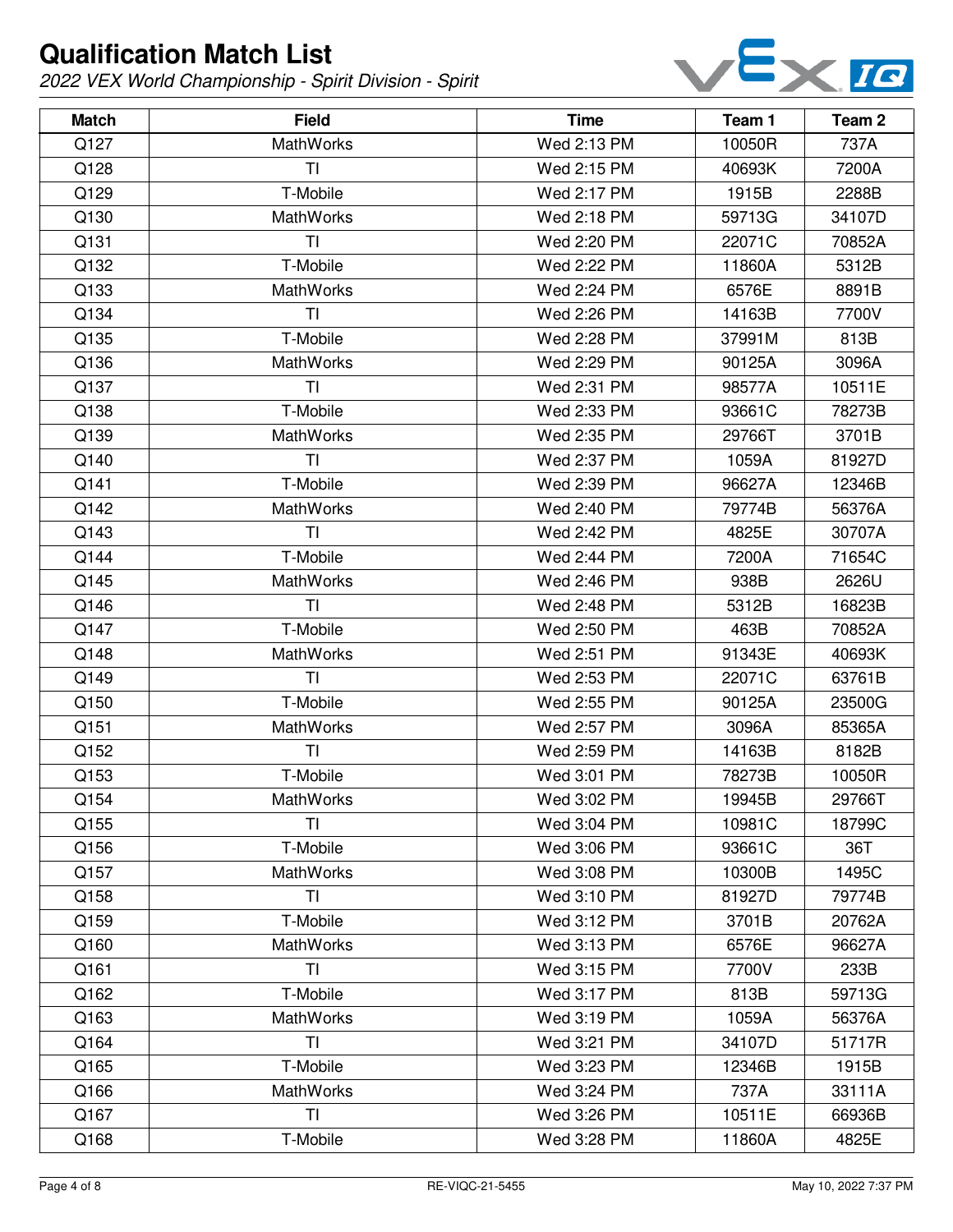

| <b>Match</b> | <b>Field</b>     | <b>Time</b> | Team 1 | Team <sub>2</sub> |
|--------------|------------------|-------------|--------|-------------------|
| Q169         | MathWorks        | Wed 3:30 PM | 44010P | 98577A            |
| Q170         | TI               | Wed 3:32 PM | 8891B  | 53732E            |
| Q171         | T-Mobile         | Wed 3:34 PM | 2288B  | 37991M            |
| Q172         | <b>MathWorks</b> | Wed 3:35 PM | 81927D | 8182B             |
| Q173         | TI               | Wed 3:37 PM | 85365A | 70852A            |
| Q174         | T-Mobile         | Wed 3:39 PM | 40693K | 79774B            |
| Q175         | <b>MathWorks</b> | Wed 3:41 PM | 463B   | 20762A            |
| Q176         | TI               | Wed 3:43 PM | 3701B  | 938B              |
| Q177         | T-Mobile         | Wed 3:45 PM | 2626U  | 30707A            |
| Q178         | MathWorks        | Wed 3:46 PM | 91343E | 7200A             |
| Q179         | TI               | Wed 3:48 PM | 10300B | 19945B            |
| Q180         | T-Mobile         | Wed 3:50 PM | 93661C | 233B              |
| Q181         | <b>MathWorks</b> | Wed 3:52 PM | 16823B | 18799C            |
| Q182         | TI               | Wed 3:54 PM | 71654C | 66936B            |
| Q183         | T-Mobile         | Wed 3:56 PM | 10050R | 22071C            |
| Q184         | MathWorks        | Wed 3:57 PM | 8891B  | 813B              |
| Q185         | TI               | Wed 3:59 PM | 78273B | 14163B            |
| Q186         | T-Mobile         | Wed 4:01 PM | 96627A | 10511E            |
| Q187         | <b>MathWorks</b> | Wed 4:03 PM | 56376A | 34107D            |
| Q188         | TI               | Wed 4:05 PM | 4825E  | 2288B             |
| Q189         | T-Mobile         | Wed 4:07 PM | 29766T | 5312B             |
| Q190         | MathWorks        | Wed 4:08 PM | 44010P | 12346B            |
| Q191         | TI               | Wed 4:10 PM | 1495C  | 53732E            |
| Q192         | T-Mobile         | Wed 4:12 PM | 36T    | 1059A             |
| Q193         | MathWorks        | Wed 4:14 PM | 37991M | 63761B            |
| Q194         | <b>TI</b>        | Wed 4:16 PM | 90125A | 1915B             |
| Q195         | T-Mobile         | Wed 4:18 PM | 51717R | 737A              |
| Q196         | MathWorks        | Wed 4:19 PM | 3096A  | 11860A            |
| Q197         | TI               | Wed 4:21 PM | 6576E  | 10981C            |
| Q198         | T-Mobile         | Wed 4:23 PM | 59713G | 33111A            |
| Q199         | MathWorks        | Wed 4:25 PM | 23500G | 7700V             |
| Q200         | TI               | Wed 4:27 PM | 98577A | 813B              |
| Q201         | T-Mobile         | Thu 8:15 AM | 30707A | 79774B            |
| Q202         | <b>MathWorks</b> | Thu 8:16 AM | 16823B | 19945B            |
| Q203         | TI               | Thu 8:18 AM | 66936B | 22071C            |
| Q204         | T-Mobile         | Thu 8:20 AM | 5312B  | 8182B             |
| Q205         | <b>MathWorks</b> | Thu 8:22 AM | 53732E | 7200A             |
| Q206         | <b>TI</b>        | Thu 8:24 AM | 1059A  | 91343E            |
| Q207         | T-Mobile         | Thu 8:26 AM | 81927D | 4825E             |
| Q208         | MathWorks        | Thu 8:28 AM | 90125A | 10300B            |
| Q209         | TI               | Thu 8:30 AM | 63761B | 51717R            |
| Q210         | T-Mobile         | Thu 8:32 AM | 85365A | 36T               |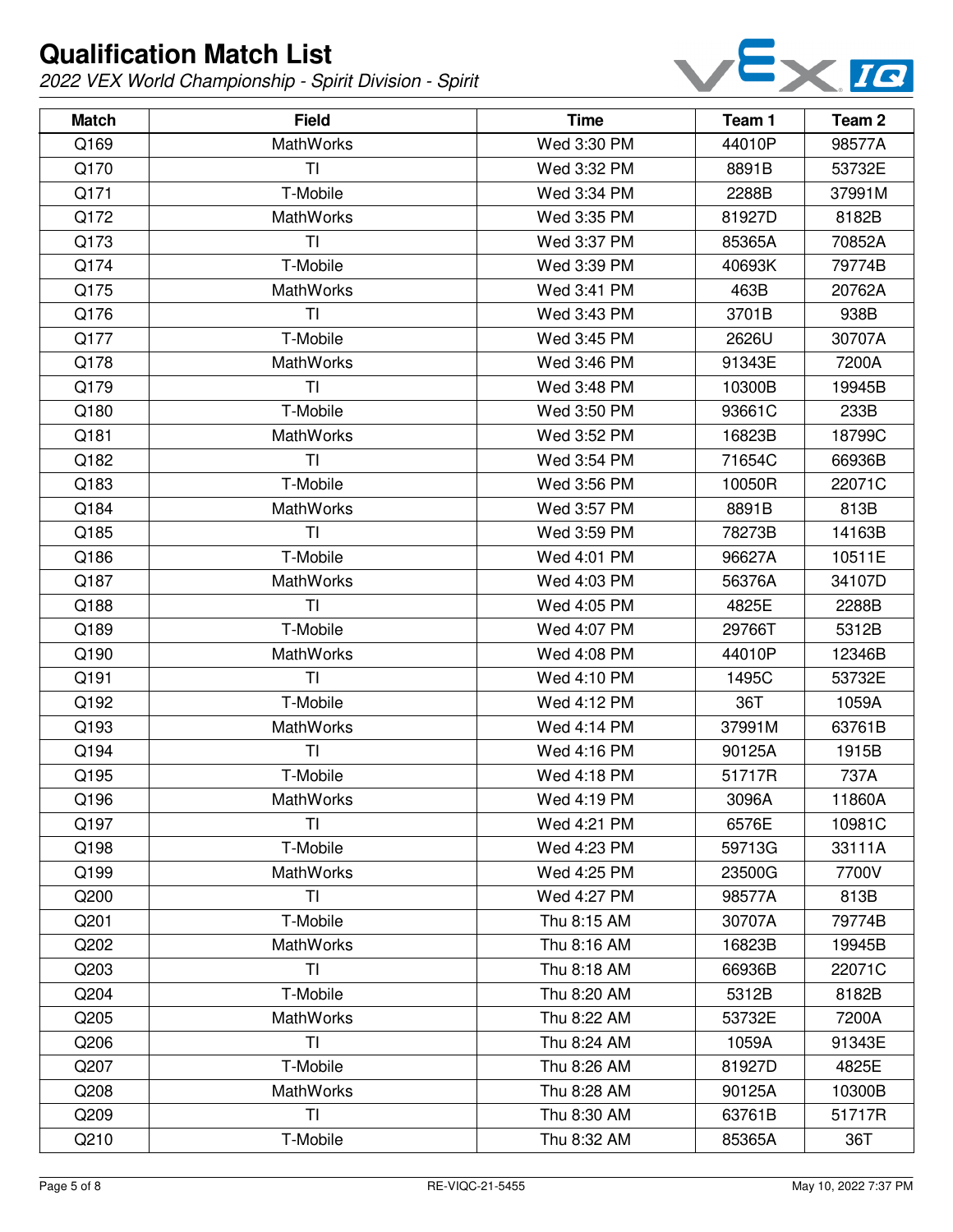

| <b>Match</b> | <b>Field</b>     | <b>Time</b> | Team 1 | Team 2 |
|--------------|------------------|-------------|--------|--------|
| Q211         | <b>MathWorks</b> | Thu 8:34 AM | 14163B | 18799C |
| Q212         | TI               | Thu 8:36 AM | 10981C | 10050R |
| Q213         | T-Mobile         | Thu 8:38 AM | 2288B  | 93661C |
| Q214         | <b>MathWorks</b> | Thu 8:39 AM | 7700V  | 6576E  |
| Q215         | TI               | Thu 8:41 AM | 71654C | 40693K |
| Q216         | T-Mobile         | Thu 8:43 AM | 56376A | 2626U  |
| Q217         | <b>MathWorks</b> | Thu 8:45 AM | 10511E | 59713G |
| Q218         | TI               | Thu 8:47 AM | 70852A | 44010P |
| Q219         | T-Mobile         | Thu 8:49 AM | 8891B  | 11860A |
| Q220         | <b>MathWorks</b> | Thu 8:51 AM | 20762A | 96627A |
| Q221         | TI               | Thu 8:53 AM | 1915B  | 3701B  |
| Q222         | T-Mobile         | Thu 8:55 AM | 29766T | 34107D |
| Q223         | <b>MathWorks</b> | Thu 8:57 AM | 33111A | 938B   |
| Q224         | TI               | Thu 8:59 AM | 233B   | 463B   |
| Q225         | T-Mobile         | Thu 9:01 AM | 1495C  | 12346B |
| Q226         | <b>MathWorks</b> | Thu 9:02 AM | 23500G | 78273B |
| Q227         | TI               | Thu 9:04 AM | 37991M | 98577A |
| Q228         | T-Mobile         | Thu 9:06 AM | 737A   | 3096A  |
| Q229         | <b>MathWorks</b> | Thu 9:08 AM | 10050R | 91343E |
| Q230         | TI               | Thu 9:10 AM | 7700V  | 10981C |
| Q231         | T-Mobile         | Thu 9:12 AM | 85365A | 63761B |
| Q232         | <b>MathWorks</b> | Thu 9:14 AM | 4825E  | 813B   |
| Q233         | TI               | Thu 9:16 AM | 66936B | 11860A |
| Q234         | T-Mobile         | Thu 9:18 AM | 40693K | 90125A |
| Q235         | MathWorks        | Thu 9:20 AM | 8182B  | 36T    |
| Q236         | TI               | Thu 9:22 AM | 2626U  | 1915B  |
| Q237         | T-Mobile         | Thu 9:24 AM | 70852A | 19945B |
| Q238         | MathWorks        | Thu 9:25 AM | 79774B | 96627A |
| Q239         | ΤI               | Thu 9:27 AM | 30707A | 2288B  |
| Q240         | T-Mobile         | Thu 9:29 AM | 23500G | 59713G |
| Q241         | <b>MathWorks</b> | Thu 9:31 AM | 81927D | 37991M |
| Q242         | TI               | Thu 9:33 AM | 51717R | 56376A |
| Q243         | T-Mobile         | Thu 9:35 AM | 233B   | 20762A |
| Q244         | <b>MathWorks</b> | Thu 9:37 AM | 18799C | 3096A  |
| Q245         | TI               | Thu 9:39 AM | 78273B | 16823B |
| Q246         | T-Mobile         | Thu 9:41 AM | 10300B | 737A   |
| Q247         | <b>MathWorks</b> | Thu 9:43 AM | 53732E | 93661C |
| Q248         | TI               | Thu 9:45 AM | 6576E  | 1495C  |
| Q249         | T-Mobile         | Thu 9:47 AM | 5312B  | 44010P |
| Q250         | <b>MathWorks</b> | Thu 9:48 AM | 33111A | 3701B  |
| Q251         | ΤI               | Thu 9:50 AM | 7200A  | 10511E |
| Q252         | T-Mobile         | Thu 9:52 AM | 71654C | 8891B  |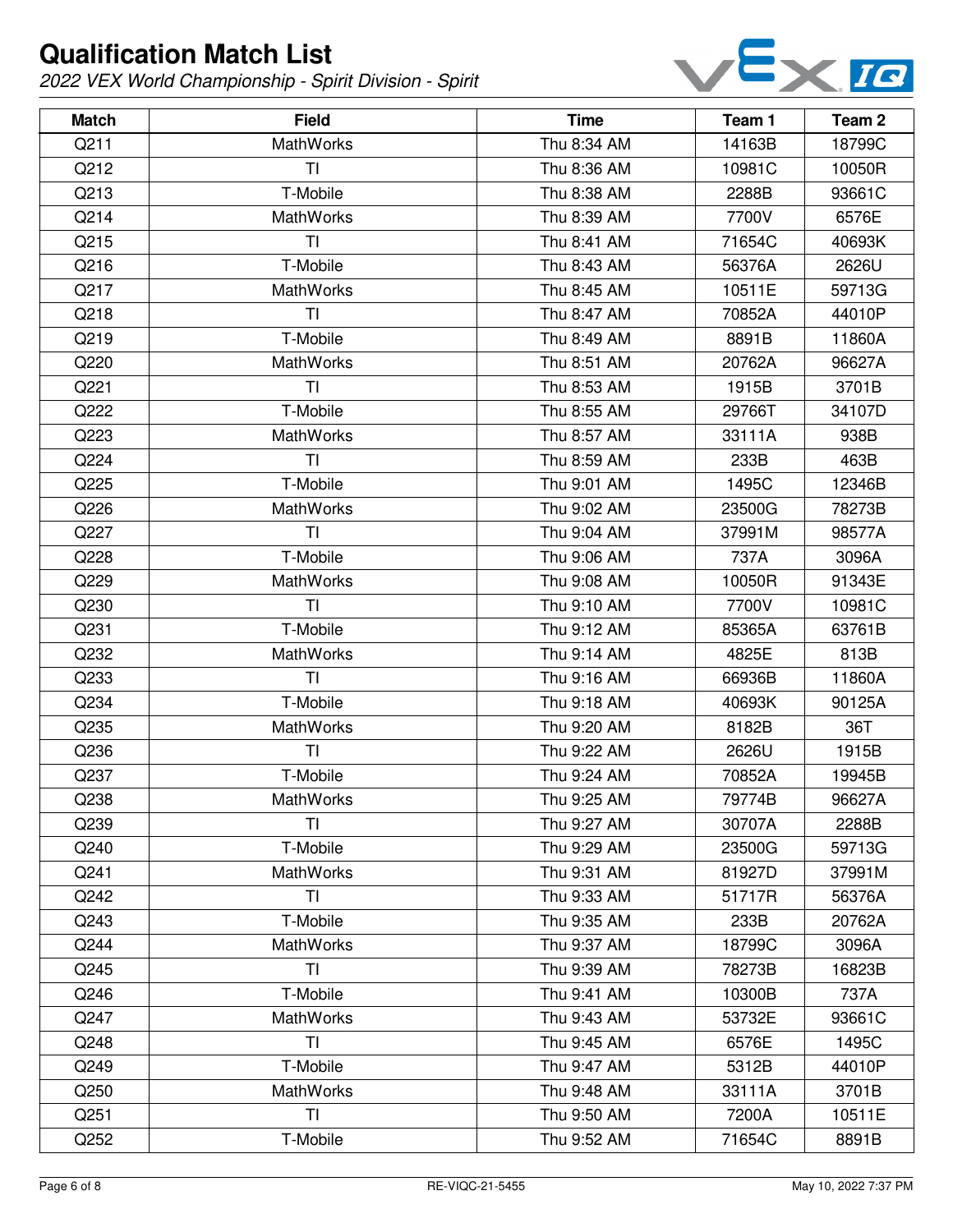

| <b>Match</b> | <b>Field</b>     | <b>Time</b>  | Team 1 | Team 2 |
|--------------|------------------|--------------|--------|--------|
| Q253         | <b>MathWorks</b> | Thu 9:54 AM  | 22071C | 12346B |
| Q254         | ΤI               | Thu 9:56 AM  | 98577A | 29766T |
| Q255         | T-Mobile         | Thu 9:58 AM  | 34107D | 938B   |
| Q256         | <b>MathWorks</b> | Thu 10:00 AM | 1059A  | 463B   |
| Q257         | <b>TI</b>        | Thu 10:02 AM | 14163B | 85365A |
| Q258         | T-Mobile         | Thu 10:04 AM | 2288B  | 233B   |
| Q259         | <b>MathWorks</b> | Thu 10:06 AM | 51717R | 81927D |
| Q260         | TI               | Thu 10:08 AM | 56376A | 66936B |
| Q261         | T-Mobile         | Thu 10:10 AM | 53732E | 10300B |
| Q262         | <b>MathWorks</b> | Thu 10:11 AM | 37991M | 7700V  |
| Q263         | TI               | Thu 10:13 AM | 10981C | 90125A |
| Q264         | T-Mobile         | Thu 10:15 AM | 23500G | 3701B  |
| Q265         | MathWorks        | Thu 10:17 AM | 10511E | 40693K |
| Q266         | TI               | Thu 10:19 AM | 1915B  | 19945B |
| Q267         | T-Mobile         | Thu 10:21 AM | 5312B  | 33111A |
| Q268         | <b>MathWorks</b> | Thu 10:23 AM | 36T    | 30707A |
| Q269         | TI               | Thu 10:25 AM | 34107D | 8891B  |
| Q270         | T-Mobile         | Thu 10:27 AM | 63761B | 2626U  |
| Q271         | <b>MathWorks</b> | Thu 10:29 AM | 8182B  | 16823B |
| Q272         | TI               | Thu 10:31 AM | 20762A | 938B   |
| Q273         | T-Mobile         | Thu 10:33 AM | 70852A | 4825E  |
| Q274         | <b>MathWorks</b> | Thu 10:34 AM | 91343E | 11860A |
| Q275         | <b>TI</b>        | Thu 10:36 AM | 813B   | 3096A  |
| Q276         | T-Mobile         | Thu 10:38 AM | 79774B | 737A   |
| Q277         | MathWorks        | Thu 10:40 AM | 1495C  | 463B   |
| Q278         | TI               | Thu 10:42 AM | 12346B | 98577A |
| Q279         | T-Mobile         | Thu 10:44 AM | 93661C | 1059A  |
| Q280         | MathWorks        | Thu 10:46 AM | 29766T | 10050R |
| Q281         | ΤI               | Thu 10:48 AM | 7200A  | 59713G |
| Q282         | T-Mobile         | Thu 10:50 AM | 96627A | 22071C |
| Q283         | <b>MathWorks</b> | Thu 10:52 AM | 71654C | 14163B |
| Q284         | TI               | Thu 10:54 AM | 44010P | 78273B |
| Q285         | T-Mobile         | Thu 10:56 AM | 18799C | 6576E  |
| Q286         | <b>MathWorks</b> | Thu 10:57 AM | 53732E | 34107D |
| Q287         | TI               | Thu 10:59 AM | 51717R | 5312B  |
| Q288         | T-Mobile         | Thu 11:01 AM | 20762A | 37991M |
| Q289         | MathWorks        | Thu 11:03 AM | 4825E  | 63761B |
| Q290         | <b>TI</b>        | Thu 11:05 AM | 233B   | 33111A |
| Q291         | T-Mobile         | Thu 11:07 AM | 40693K | 1495C  |
| Q292         | <b>MathWorks</b> | Thu 11:09 AM | 98577A | 16823B |
| Q293         | <b>TI</b>        | Thu 11:11 AM | 2626U  | 81927D |
| Q294         | T-Mobile         | Thu 11:13 AM | 463B   | 36T    |